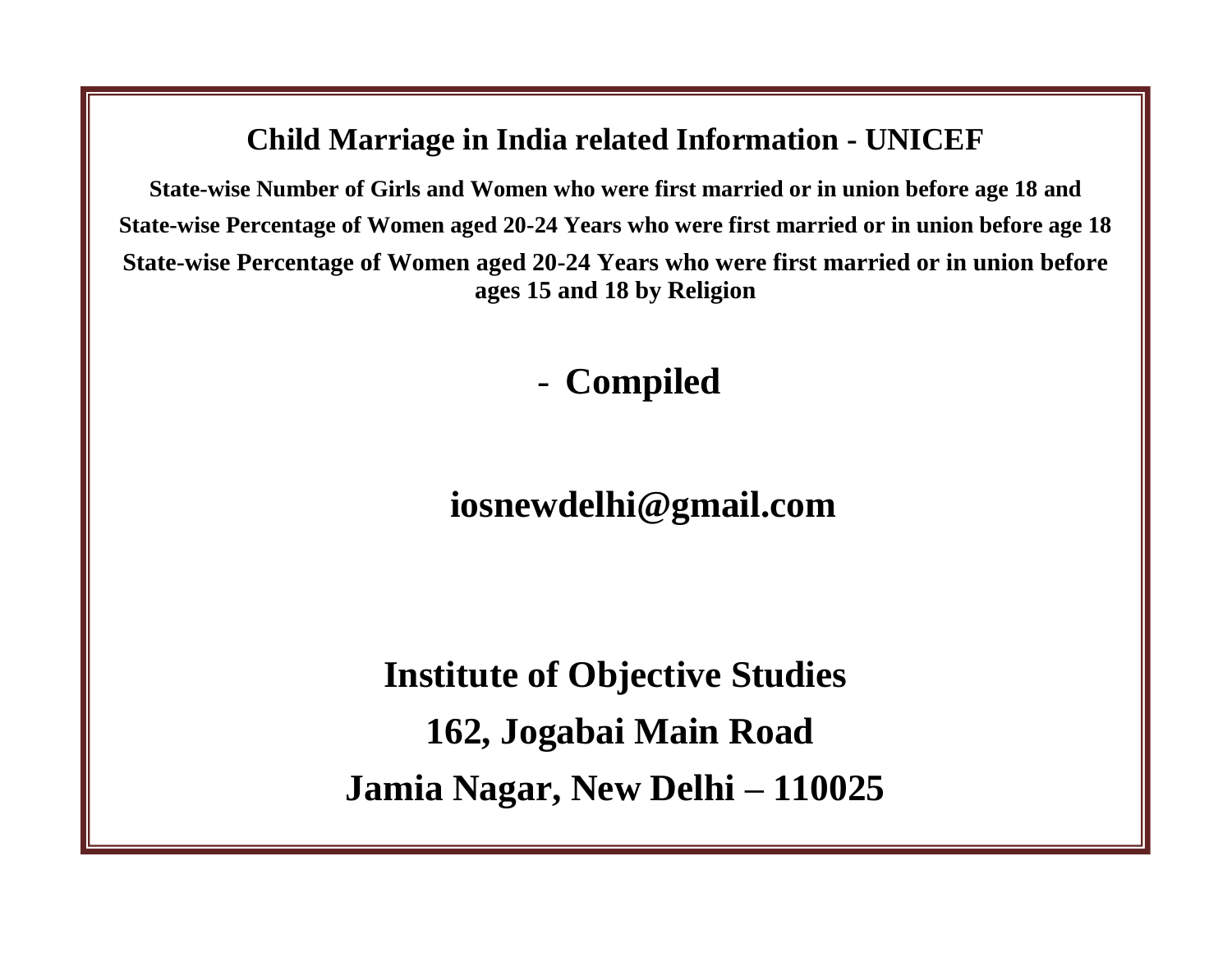# **Current state of Child Marriage among Girls**

## **India -**

- **Home to 223 million child brides**
- **Over half of child brides (116 millions) live in Five States (Bihar, MP, Maharashtra, UP and W. Bengal).**
- **Girls and Women who were first married before age 15 – 102 millions.**
- **Girls and Women were married at or before age 18 – 121 millions.**

**One in three of the World's child brides live in India.**

**South Asia – 285 millions**

**World – 650 millions**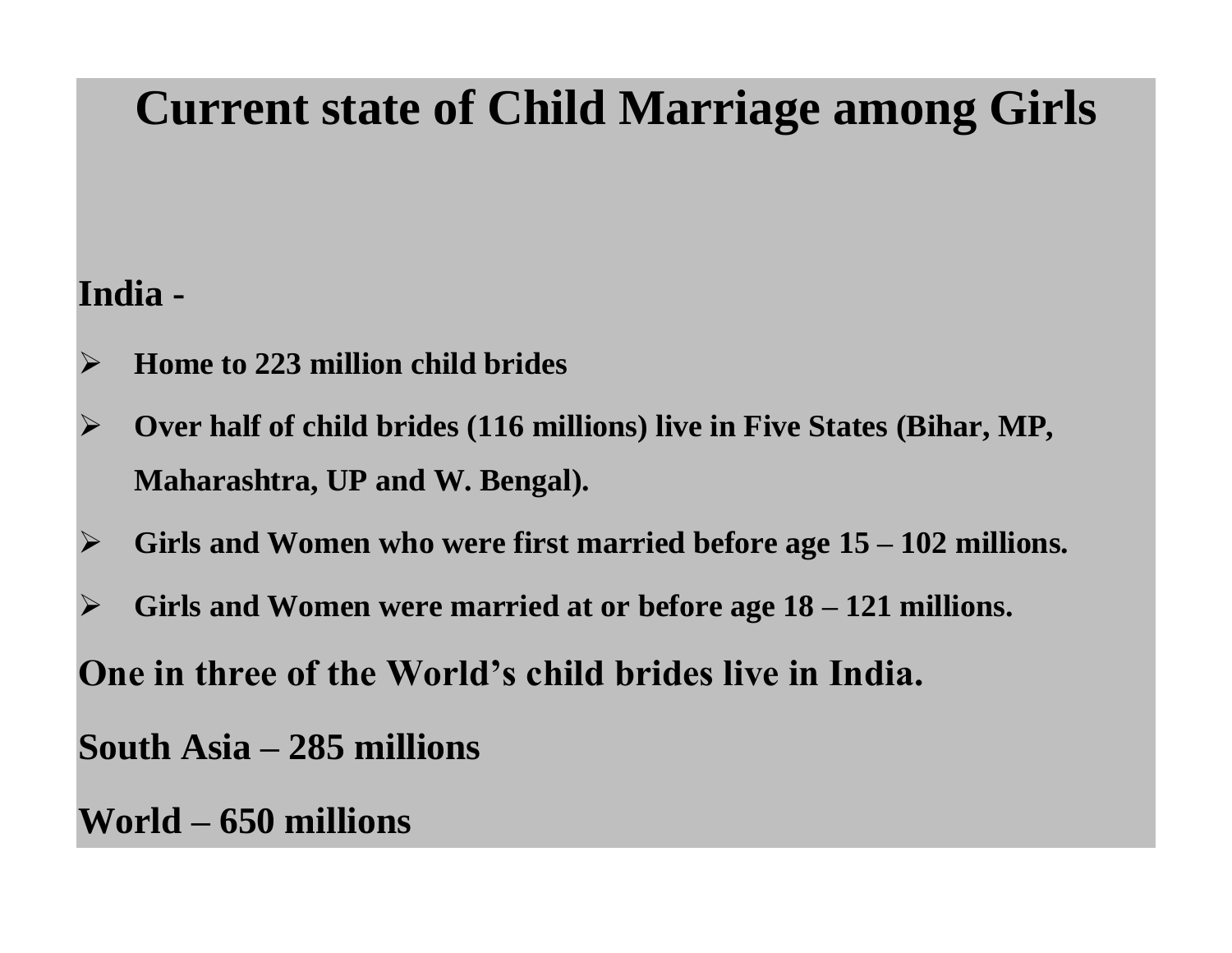#### **State-wise Percentage and Number (in millions) of Girls and Women who were first married or in union before age 18**  $\overline{\phantom{a}}$

| S.No.                                                                                                             | <b>States/UTs</b>              | Percentage of<br><b>Total (All India)</b> | Number of<br><b>Girls and Women</b><br>(in millions) | <b>Percentage of Total (All India)</b><br>$\ 100.00$                                                                                                                                                                                                                                          |  |  |
|-------------------------------------------------------------------------------------------------------------------|--------------------------------|-------------------------------------------|------------------------------------------------------|-----------------------------------------------------------------------------------------------------------------------------------------------------------------------------------------------------------------------------------------------------------------------------------------------|--|--|
| 1                                                                                                                 | <b>Andhra Pradesh</b>          | 5.83                                      | 13                                                   | 100.00                                                                                                                                                                                                                                                                                        |  |  |
| $\overline{2}$                                                                                                    | Telangana                      | 3.59                                      | ${\bf 8}$                                            | 90.00                                                                                                                                                                                                                                                                                         |  |  |
| 3                                                                                                                 | <b>Assam</b>                   | 2.24                                      | 5                                                    | 80.00                                                                                                                                                                                                                                                                                         |  |  |
| $\overline{\mathbf{4}}$                                                                                           | Chhattisgarh                   | 2.24                                      | 5                                                    | 70.00<br>52 02<br>60.00                                                                                                                                                                                                                                                                       |  |  |
| 5                                                                                                                 | Gujarat                        | 4.48                                      | 10                                                   | 50.00                                                                                                                                                                                                                                                                                         |  |  |
| 6                                                                                                                 | <b>Jharkhand</b>               | 3.14                                      | 7                                                    | 40.00                                                                                                                                                                                                                                                                                         |  |  |
| $\overline{7}$                                                                                                    | Karnataka                      | 4.48                                      | 10                                                   | 30.00                                                                                                                                                                                                                                                                                         |  |  |
| 8                                                                                                                 | Odisha                         | 3.14                                      | $\pmb{7}$                                            | 20.00<br>$\frac{8}{3}$<br>9.8<br>H.<br>$\overline{\phantom{0}}\phantom{0}3.9$<br>73<br>83<br>$\mathbf{5}$                                                                                                                                                                                     |  |  |
| 9                                                                                                                 | Rajasthan                      | 6.73                                      | 15                                                   | 10.00                                                                                                                                                                                                                                                                                         |  |  |
| 10                                                                                                                | <b>Tamil Nadu</b>              | 4.93                                      | 11                                                   | 0.00                                                                                                                                                                                                                                                                                          |  |  |
| 11                                                                                                                | <b>Bihar</b>                   | 9.87                                      | 22                                                   | Telangana<br>Gujarat<br><b>Andhra Pradesh</b><br>Chhattisgarh<br>Jharkhand<br>Kamataka<br>Odisha<br>Rajasthan<br>Maharashtra<br>Other States and Uts<br>Assam<br><b>Tamil Nadu</b><br>Bihar<br>Madhya Pradesh<br>West Bengal<br>Total (All India)<br>Uttar Pradesh<br>Total (of Five States)* |  |  |
| 12                                                                                                                | <b>Madhya Pradesh</b>          | 7.17                                      | 16                                                   |                                                                                                                                                                                                                                                                                               |  |  |
| 13                                                                                                                | Maharashtra                    | 8.97                                      | 20                                                   |                                                                                                                                                                                                                                                                                               |  |  |
| 14                                                                                                                | <b>Uttar Pradesh</b>           | 16.14                                     | 36                                                   |                                                                                                                                                                                                                                                                                               |  |  |
| 15                                                                                                                | <b>West Bengal</b>             | 9.87                                      | $22\,$                                               | Percentage of Total (All India)                                                                                                                                                                                                                                                               |  |  |
| 16                                                                                                                | <b>Other States and UTs</b>    | 7.17                                      | 16                                                   |                                                                                                                                                                                                                                                                                               |  |  |
| 17                                                                                                                | <b>Total (of Five States)*</b> | 52.02                                     | 116                                                  |                                                                                                                                                                                                                                                                                               |  |  |
| 18                                                                                                                | <b>Total (All India)</b>       | 100.00                                    | 223                                                  |                                                                                                                                                                                                                                                                                               |  |  |
| *Five States - Bihar + $MP + Maharashtra + UP + W$ . Bengal, over half of child brides live in these five states. |                                |                                           |                                                      |                                                                                                                                                                                                                                                                                               |  |  |

**Source: UNICEF**

 $\mathbf{r}$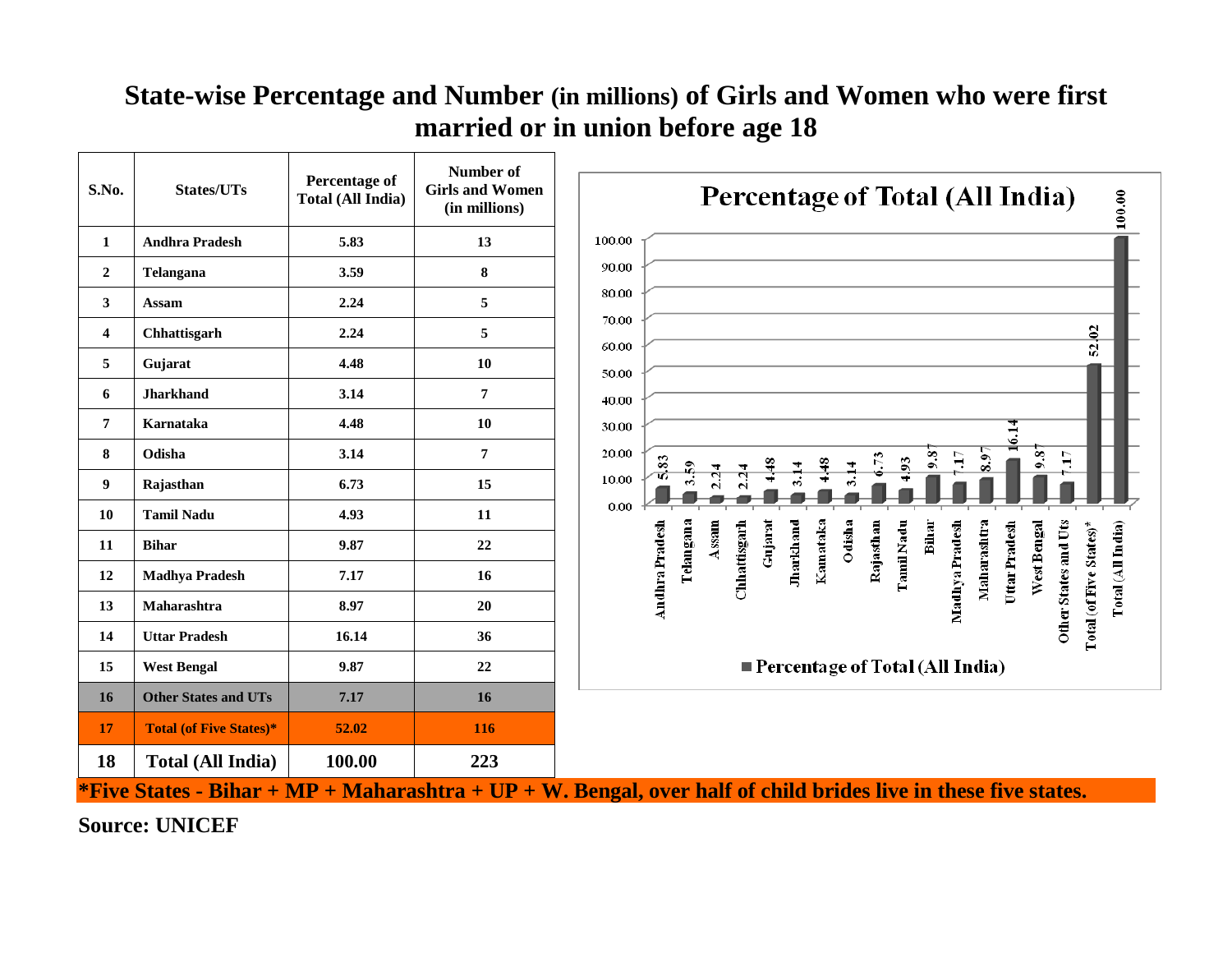#### **State-wise Percentage of Women aged 20-24 Years who were first married or in union before age 18**

| <b>Andhra Pradesh</b><br>1<br>34<br>$\overline{2}$<br>27<br>Telangana<br>3<br><b>Arunachal Pradesh</b><br>28<br>4<br>33<br>Assam<br>5<br>43<br><b>Bihar</b><br>6<br>21<br>Chhattisgarh<br>7<br>Goa<br>10<br>8<br>Gujarat<br>26<br>9<br>19<br>Haryana<br><b>Himachal Pradesh</b><br>10<br>9<br>9<br>11<br>Jammu & Kashmir<br>12<br><b>Jharkhand</b><br>38<br>13<br>Karnataka<br>24<br>14<br>Kerala<br>8<br>33<br>15<br><b>Madhya Pradesh</b><br>16<br>Maharashtra<br>26<br>17<br>14<br><b>Manipur</b><br>18<br>Meghalaya<br>18<br><b>Mizoram</b><br>19<br>11<br>20<br>14<br><b>Nagaland</b><br>21<br>22<br>Odisha<br>22<br>8<br>Punjab<br>36<br>23<br>Rajasthan<br>24<br><b>Sikkim</b><br>15<br>25<br><b>Tamil Nadu</b><br>16<br>26<br>33<br><b>Tripura</b><br>27<br><b>Uttar Pradesh</b><br>21<br>28<br>14<br>Uttarakhand<br>29<br>42<br><b>West Bengal</b><br>30<br><b>Andaman &amp; Nicobar</b><br>18<br>31<br>Dadra & Nagar Haveli<br>30<br>32<br>25<br>Daman & Diu<br>33<br>Delhi<br>15<br>34<br>$\boldsymbol{2}$<br>Lakshadweep<br>35<br>Puducherry<br>11 | S.No. | <b>States/UTs</b> | <b>Percentage of Women</b> |
|----------------------------------------------------------------------------------------------------------------------------------------------------------------------------------------------------------------------------------------------------------------------------------------------------------------------------------------------------------------------------------------------------------------------------------------------------------------------------------------------------------------------------------------------------------------------------------------------------------------------------------------------------------------------------------------------------------------------------------------------------------------------------------------------------------------------------------------------------------------------------------------------------------------------------------------------------------------------------------------------------------------------------------------------------------------|-------|-------------------|----------------------------|
|                                                                                                                                                                                                                                                                                                                                                                                                                                                                                                                                                                                                                                                                                                                                                                                                                                                                                                                                                                                                                                                                |       |                   |                            |
|                                                                                                                                                                                                                                                                                                                                                                                                                                                                                                                                                                                                                                                                                                                                                                                                                                                                                                                                                                                                                                                                |       |                   |                            |
|                                                                                                                                                                                                                                                                                                                                                                                                                                                                                                                                                                                                                                                                                                                                                                                                                                                                                                                                                                                                                                                                |       |                   |                            |
|                                                                                                                                                                                                                                                                                                                                                                                                                                                                                                                                                                                                                                                                                                                                                                                                                                                                                                                                                                                                                                                                |       |                   |                            |
|                                                                                                                                                                                                                                                                                                                                                                                                                                                                                                                                                                                                                                                                                                                                                                                                                                                                                                                                                                                                                                                                |       |                   |                            |
|                                                                                                                                                                                                                                                                                                                                                                                                                                                                                                                                                                                                                                                                                                                                                                                                                                                                                                                                                                                                                                                                |       |                   |                            |
|                                                                                                                                                                                                                                                                                                                                                                                                                                                                                                                                                                                                                                                                                                                                                                                                                                                                                                                                                                                                                                                                |       |                   |                            |
|                                                                                                                                                                                                                                                                                                                                                                                                                                                                                                                                                                                                                                                                                                                                                                                                                                                                                                                                                                                                                                                                |       |                   |                            |
|                                                                                                                                                                                                                                                                                                                                                                                                                                                                                                                                                                                                                                                                                                                                                                                                                                                                                                                                                                                                                                                                |       |                   |                            |
|                                                                                                                                                                                                                                                                                                                                                                                                                                                                                                                                                                                                                                                                                                                                                                                                                                                                                                                                                                                                                                                                |       |                   |                            |
|                                                                                                                                                                                                                                                                                                                                                                                                                                                                                                                                                                                                                                                                                                                                                                                                                                                                                                                                                                                                                                                                |       |                   |                            |
|                                                                                                                                                                                                                                                                                                                                                                                                                                                                                                                                                                                                                                                                                                                                                                                                                                                                                                                                                                                                                                                                |       |                   |                            |
|                                                                                                                                                                                                                                                                                                                                                                                                                                                                                                                                                                                                                                                                                                                                                                                                                                                                                                                                                                                                                                                                |       |                   |                            |
|                                                                                                                                                                                                                                                                                                                                                                                                                                                                                                                                                                                                                                                                                                                                                                                                                                                                                                                                                                                                                                                                |       |                   |                            |
|                                                                                                                                                                                                                                                                                                                                                                                                                                                                                                                                                                                                                                                                                                                                                                                                                                                                                                                                                                                                                                                                |       |                   |                            |
|                                                                                                                                                                                                                                                                                                                                                                                                                                                                                                                                                                                                                                                                                                                                                                                                                                                                                                                                                                                                                                                                |       |                   |                            |
|                                                                                                                                                                                                                                                                                                                                                                                                                                                                                                                                                                                                                                                                                                                                                                                                                                                                                                                                                                                                                                                                |       |                   |                            |
|                                                                                                                                                                                                                                                                                                                                                                                                                                                                                                                                                                                                                                                                                                                                                                                                                                                                                                                                                                                                                                                                |       |                   |                            |
|                                                                                                                                                                                                                                                                                                                                                                                                                                                                                                                                                                                                                                                                                                                                                                                                                                                                                                                                                                                                                                                                |       |                   |                            |
|                                                                                                                                                                                                                                                                                                                                                                                                                                                                                                                                                                                                                                                                                                                                                                                                                                                                                                                                                                                                                                                                |       |                   |                            |
|                                                                                                                                                                                                                                                                                                                                                                                                                                                                                                                                                                                                                                                                                                                                                                                                                                                                                                                                                                                                                                                                |       |                   |                            |
|                                                                                                                                                                                                                                                                                                                                                                                                                                                                                                                                                                                                                                                                                                                                                                                                                                                                                                                                                                                                                                                                |       |                   |                            |
|                                                                                                                                                                                                                                                                                                                                                                                                                                                                                                                                                                                                                                                                                                                                                                                                                                                                                                                                                                                                                                                                |       |                   |                            |
|                                                                                                                                                                                                                                                                                                                                                                                                                                                                                                                                                                                                                                                                                                                                                                                                                                                                                                                                                                                                                                                                |       |                   |                            |
|                                                                                                                                                                                                                                                                                                                                                                                                                                                                                                                                                                                                                                                                                                                                                                                                                                                                                                                                                                                                                                                                |       |                   |                            |
|                                                                                                                                                                                                                                                                                                                                                                                                                                                                                                                                                                                                                                                                                                                                                                                                                                                                                                                                                                                                                                                                |       |                   |                            |
|                                                                                                                                                                                                                                                                                                                                                                                                                                                                                                                                                                                                                                                                                                                                                                                                                                                                                                                                                                                                                                                                |       |                   |                            |
|                                                                                                                                                                                                                                                                                                                                                                                                                                                                                                                                                                                                                                                                                                                                                                                                                                                                                                                                                                                                                                                                |       |                   |                            |
|                                                                                                                                                                                                                                                                                                                                                                                                                                                                                                                                                                                                                                                                                                                                                                                                                                                                                                                                                                                                                                                                |       |                   |                            |
|                                                                                                                                                                                                                                                                                                                                                                                                                                                                                                                                                                                                                                                                                                                                                                                                                                                                                                                                                                                                                                                                |       |                   |                            |
|                                                                                                                                                                                                                                                                                                                                                                                                                                                                                                                                                                                                                                                                                                                                                                                                                                                                                                                                                                                                                                                                |       |                   |                            |
|                                                                                                                                                                                                                                                                                                                                                                                                                                                                                                                                                                                                                                                                                                                                                                                                                                                                                                                                                                                                                                                                |       |                   |                            |
|                                                                                                                                                                                                                                                                                                                                                                                                                                                                                                                                                                                                                                                                                                                                                                                                                                                                                                                                                                                                                                                                |       |                   |                            |
|                                                                                                                                                                                                                                                                                                                                                                                                                                                                                                                                                                                                                                                                                                                                                                                                                                                                                                                                                                                                                                                                |       |                   |                            |
|                                                                                                                                                                                                                                                                                                                                                                                                                                                                                                                                                                                                                                                                                                                                                                                                                                                                                                                                                                                                                                                                |       |                   |                            |



**Source: UNICEF**